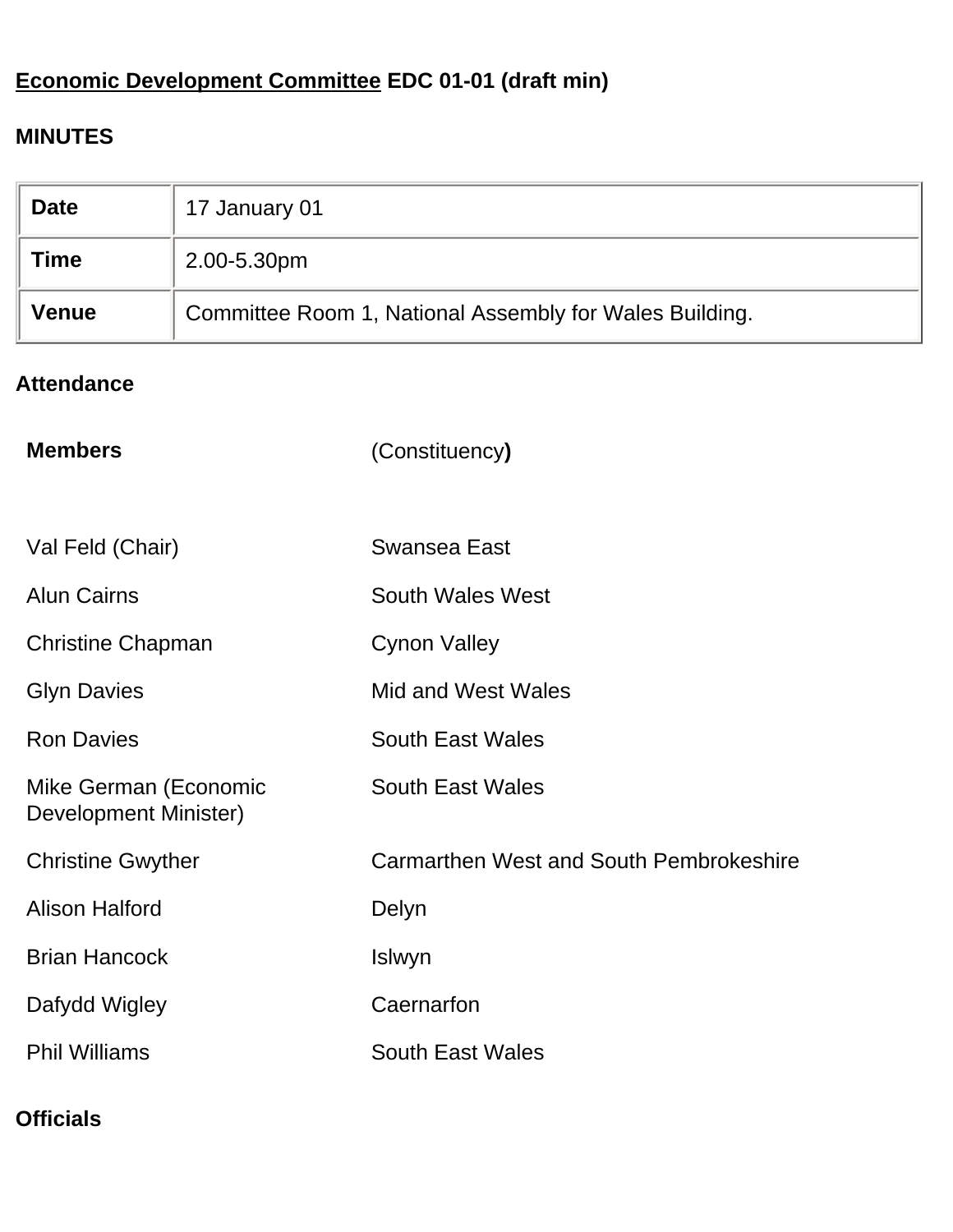| Derek Jones                  | Senior Director, Economic Affairs, Transport, Planning &<br>Environment |  |
|------------------------------|-------------------------------------------------------------------------|--|
| <b>David Pritchard</b>       | <b>Director Economic Development Department</b>                         |  |
| <b>Gareth Edwards</b>        | <b>Economic Policy Division</b>                                         |  |
| <b>Peter Fullerton</b>       | <b>Statistical Directorate</b>                                          |  |
| <b>Mike Phelps</b>           | <b>EcAD</b>                                                             |  |
| <b>Karin Phillips</b>        | <b>Statistical Directorate</b>                                          |  |
| <b>John Clarke</b>           | <b>WEFO</b>                                                             |  |
| Damien O'Brien               | <b>European Affairs Division</b>                                        |  |
| <b>Tracey Breheny</b>        | <b>European Affairs Division</b>                                        |  |
| <b>Hugh Rawlings</b>         | <b>European Affairs Division</b>                                        |  |
| <b>External Contributors</b> |                                                                         |  |
| <b>Ruth Marks</b>            | <b>Chwarae Teg</b>                                                      |  |
| <b>Howard John</b>           | <b>Disability Wales</b>                                                 |  |
| <b>Secretariat</b>           |                                                                         |  |
|                              |                                                                         |  |
| <b>John Grimes</b>           | <b>Clerk</b>                                                            |  |
| <b>Sian Wilkins</b>          | <b>Deputy Clerk</b>                                                     |  |
| Apologies: None received.    |                                                                         |  |

# **Item1 - Chair's opening remarks**

1.1 The Chair welcomed all to the meeting and invited people to speak in either Welsh or English.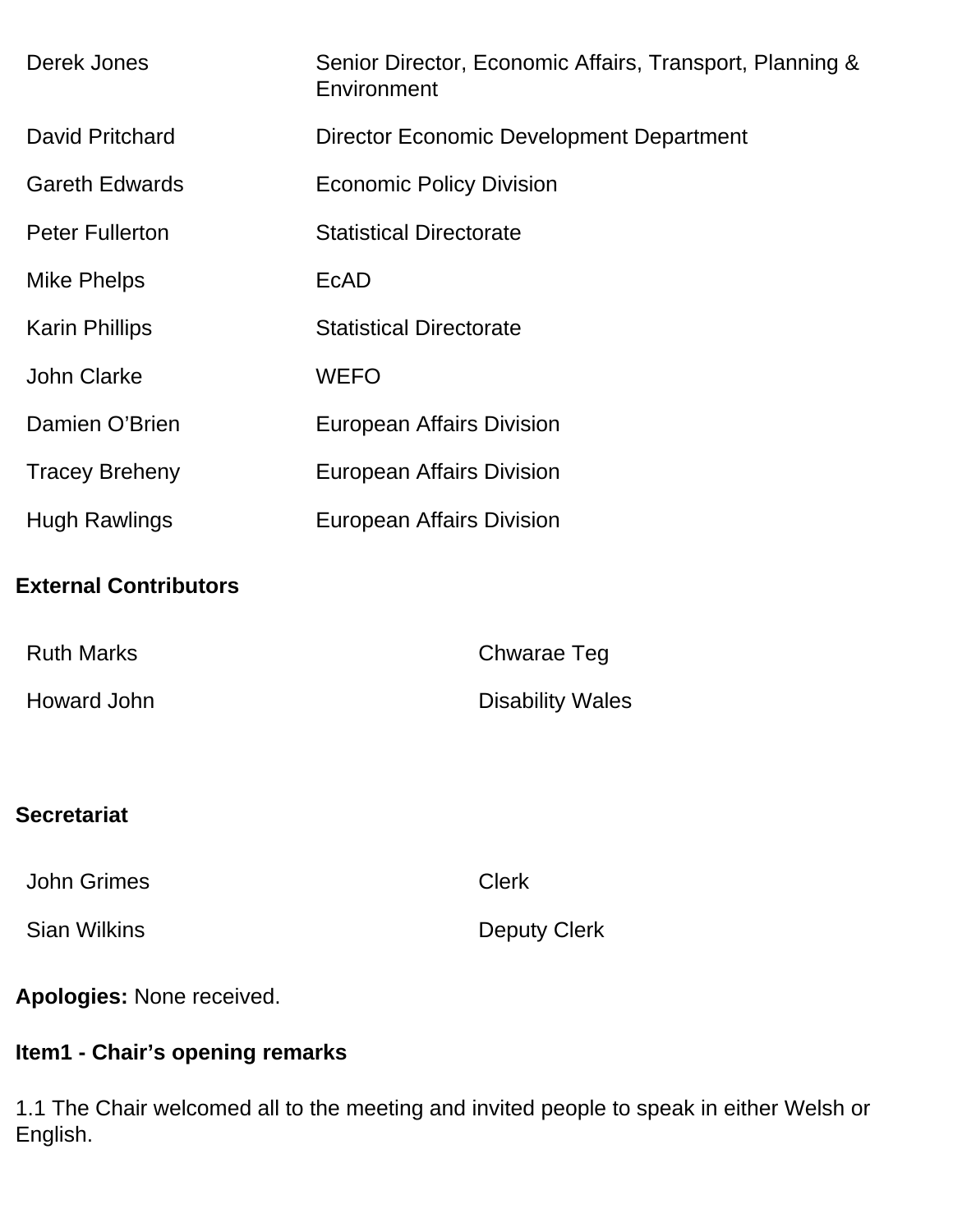1.2 She gave a brief update of the Business Support Review, advising Members that the final document had been circulated to them and the only comments that had been received were from Dafydd Wigley. It has now gone for translation and printing and it is hoped to have a press launch in the last week of January. Mike German will then make a statement to Plenary on 8 February.

1.3 A Member questioned the use of the phrase Business Connect in the figure on p.27, expressing concern that there would be doubt as to the committee's proposals. The Chair responded that in the final version Business Connect in this context had been replaced by the term Business Support Gateway. Business Connect is only used to describe the existing organisation.

1.4 Several Members also expressed concern that the nature of Member's contributions in plenary will be limited if Mike German is only making a statement. Members requested that it be debated in Chamber. The Minister said that he would speak to the Business Manager. **[Action: Economic Development Minister]**

## **Item 2 - Economic Development Minister's Report.**

2.1 Before the Minister introduced the paper, a Member said that, although the Committee had agreed to receive the report as close to the meeting as possible, it would be helpful for any statistical material to be available a little earlier than the main report so that members could do some analysis of them. As an example, the annex containing GDP figures needed time to be researched. The Minister advised that these figures had been issued at a previous meeting.

2.2 The Minister quoted the latest Employment figures which are released the same day as EDC meetings. The seasonally adjusted figures for Wales are up by 300 although the rate stays at 4.5%. The U.K. figures are down by 2,500 but ,again, the rate remains the same.

2.3 The Minister advised that he and the First Minister had that morning met the Secretary of State for Trade and Industry, Stephen Byers, to discuss progress on developing a package of measures to improve the business environment within which Corus operated in the UK. Meetings are being held daily and the All Wales Steel Task force would meet the following day.

2.4 Barclays and L&G had announced a £40m merger deal with some job losses in S.E England. They have however said that this will create approximately 200 extra jobs in Cardiff.

2.5 Hilex Cables who manufacture automotive cables at Baglan have announced a capital expenditure of £5.4m creating 160 new jobs which is to be welcomed for the Cardiff West and Bridgend area.

2.6 In the discussion that followed the following points were raised.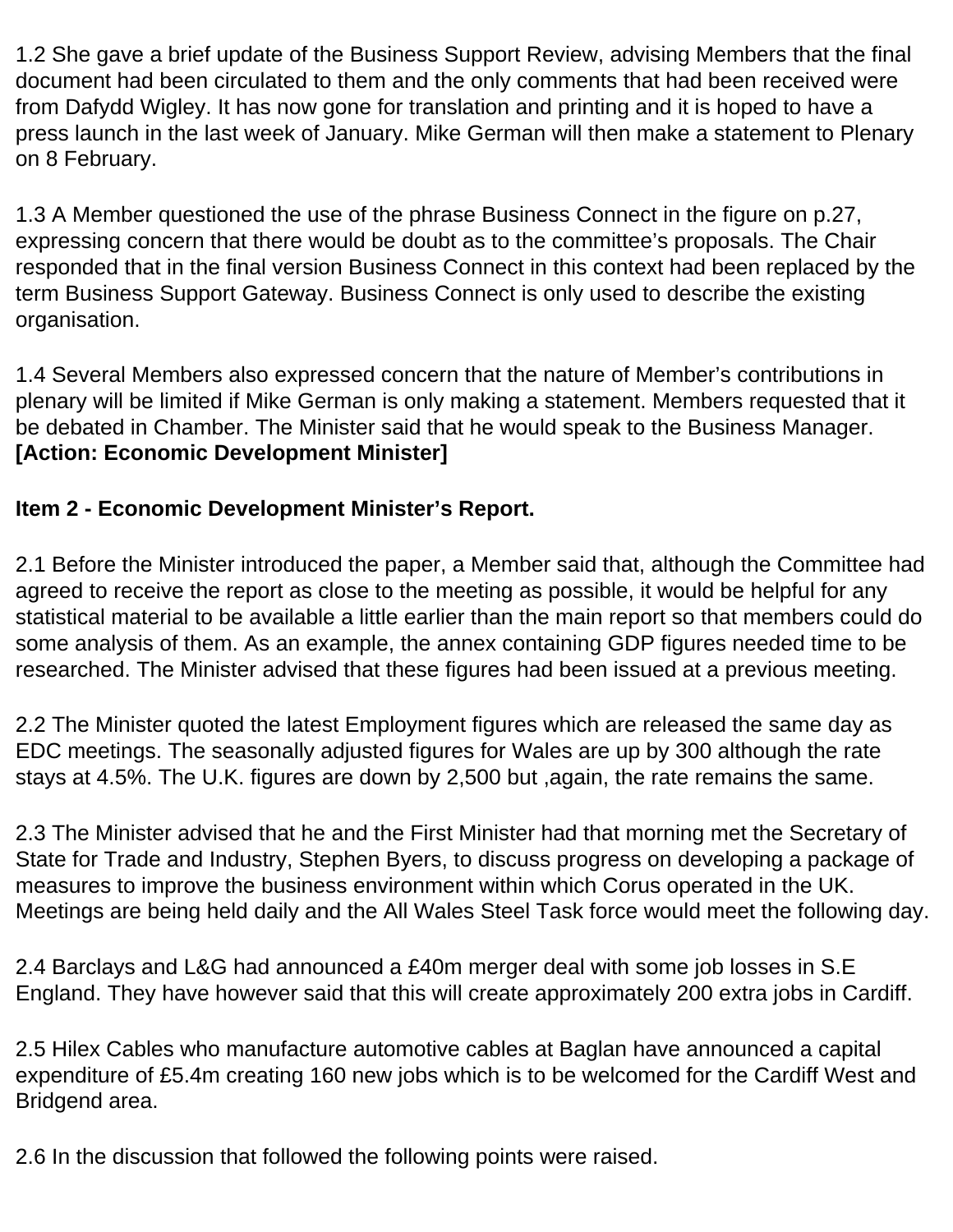- ❍ Several Members expressed concern at the figures attached in the Annex to the Minister's report. Whilst there had been a general improvement in the U.K. figures we should be concerned about the number of business failures. Also production has increased at a slower rate than in the U.K. and the gap between Wales and the U.K. seems to be increasing.
- $\circ$  In support of this point a Member quoted the level of Business failures in Wales. In the U.K. the figure had fallen in all areas, whilst in Wales there was little change. The Minister pointed out that the low level of start-ups in Wales, also affects this result.
- ❍ A Member noted that the number of unfilled vacancies in Wales had fallen by 0.5% but rose in the U.K. by 11%. This should be seen as an important measure and should be included in future reports .
- ❍ The Minister agreed that in future his reports would be on a regular basis and include statistical analyses of trends as well as the latest information from ONS and other sources. **[Action: Economic Development Minister]**
- ❍ The Minister confirmed that delicate negotiations about Corus were taking place daily. He was unable to put figures on the package into the public domain until the negotiations have been concluded but he was prepared to say that substantial sums were involved and all that can be done **is** being done to ensure that the steel making capacity in Wales is retained.
- ❍ Concern was raised regarding the implications that the specific support measures offered to Corus would have on other companies were they to predict redundancies in the future. The Minister said that he was well aware of the need to be clear regarding setting any precedent and confirmed that the measures being looked at were all within current rules and guidelines.
- ❍ Officials also confirmed that due to the nature of EU rules regarding state aid for the Steel industry, Corus would be aware that any support will have to be approved by the EU.
- $\circ$  The Committee wholeheartedly welcomed the action that was now taking place and the Chair suggested that the Committee publicly confirms its absolute support to the Minister and First Minister for their work to retain the Welsh Steel Industry. The Committee firmly believed that the Welsh steel industry was efficient and economic and that it did have a future.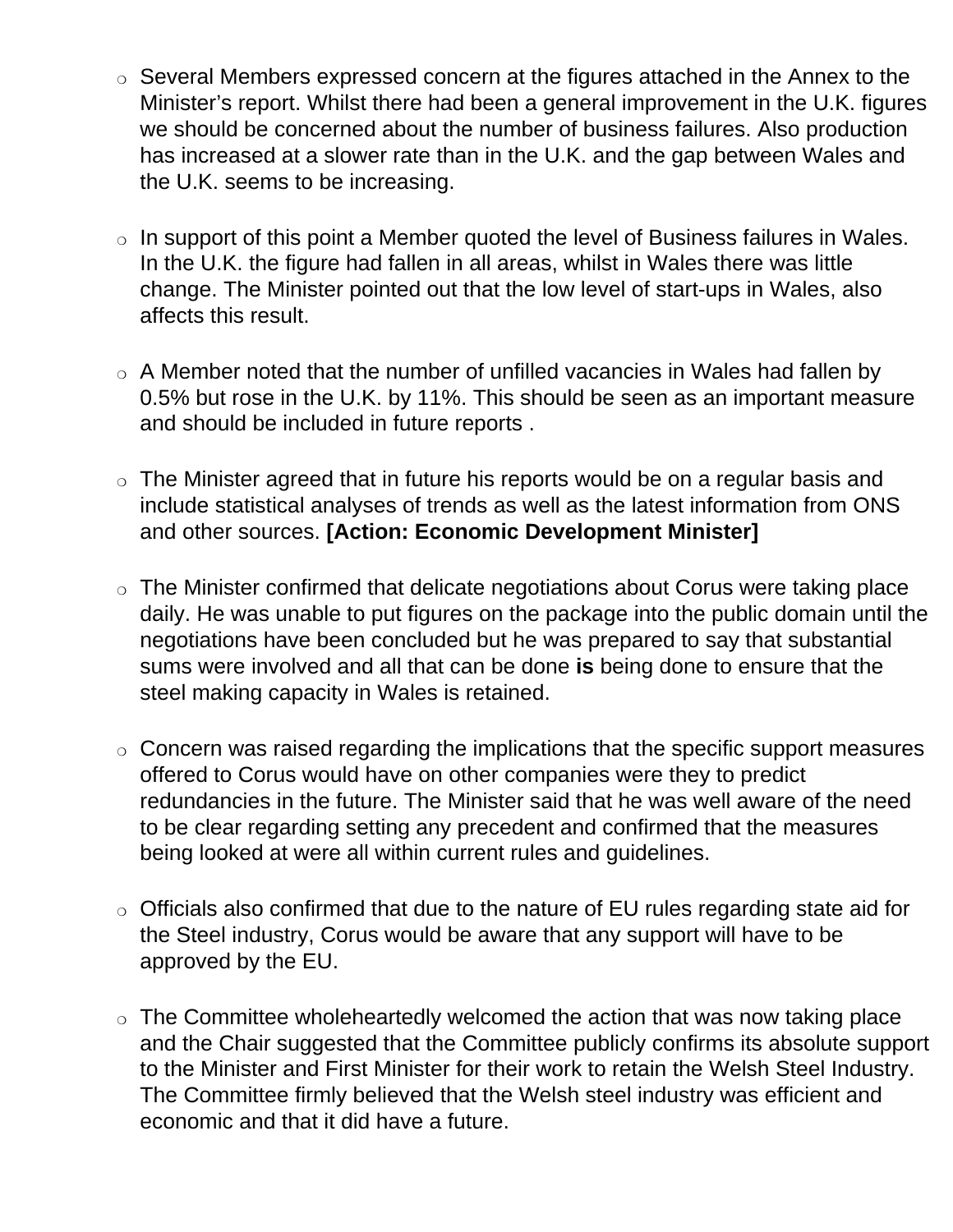- Members asked for information on progress with operating aids, as these were now even more important in the light of the threat to the Steel Industry. The Minister confirmed that progress is being made through UKREP and that the Assembly would shortly have the expertise to build the case. He reiterated that the strength of the case would be of the utmost importance.
- ❍ It was noted that of the latest seven appointments to the WDA Board not one was a woman. The Minister said that this was also of great concern to him but the panel had concluded that there were not any women of the right calibre and experience. The Chair expressed her bitter disappointment at the situation and said that she has made both the First Minister and DFM aware of her concern about the selection process. The First Minister has invited both Val Feld and Edwina Hart to meet him and several businesswomen to discuss how they can attract high calibre women to apply for future appointments. The Chair invited other members of the Committee to contribute to this process. A Member commented that in a recent survey, more business start-ups were initiated by women indicating that they were showing more entrepreneurial spirit.
- $\circ$  A Member commented that whilst he was pleased to hear that the F.A Cup was coming to Wales he wondered how much public money had been invested in supporting the programme of events. The Minister confirmed that as negotiations on the final terms of the deal were still going on he could not release the figures. However the most rigorous assessment had been applied and when negotiations concluded the Assembly will be advised.**[Action: Economic Development Minister]**
- ❍ A Member was concerned that as Dewhirst had received RSA in the past this would affect any future application. There was also concern that high– productivity, small companies could not receive the same amount of support as the steel industry because they only employ small numbers of people. The Minister confirmed that previous applications for RSA would not affect any future application and that each case is considered on its merits. He also said that if companies inform the WDA early enough of problems then they are happy to talk to any size company about the support available.

#### **Item 3 – NEDS**

3.1 The Chair confirmed that this was the first discussion on the full, draft consultation paper although the Committee had discussed sections of the strategy at several previous meetings The Committee would have the chance to discuss the next draft at the meeting on 31 January.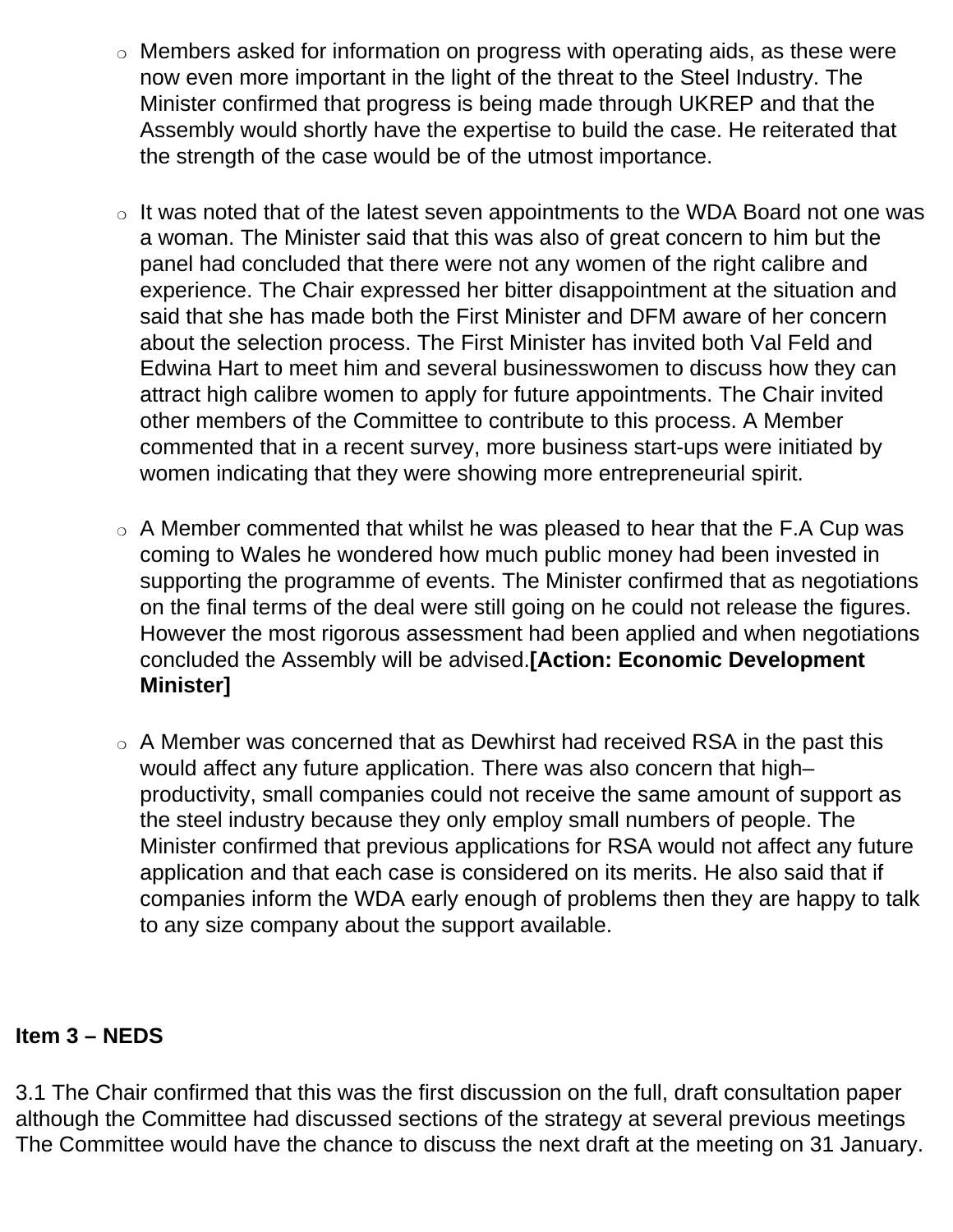However, the final paper will be going to Plenary on 8 February. The document would go out to consultation but she asked the Committee to consider whether they wished to arrange a series of regional consultation meetings with particular sectors to feed back views to the Minister.

3.2 A member queried the ownership of the consultation paper and emphasised that he had not had access to it during the final stages of its preparation. The Chair confirmed that the document had been prepared by Officials for the Minister, and as such it was inappropriate for Members to have access to the full document until now. The report had been prepared by the Minister with substantial involvement from the Committee

3.3 The Minister said that NEDS must be seen as a 'work in progress' which needed not only Assembly support but also the support of the business community. The strategy proposed a number of ideas for action and asked some major questions on these. The proposals and the action would be developed further, following consultation.

3.4 Members raised the following points in discussion.

- Whilst acknowledging that the report was well written, with some new and interesting ideas in areas, the economic analysis is sketchy especially in relation to economic inactivity. As an example whilst the Borough of Caerphilly has 3,000 unemployed people it has 52,000 who are inactive. This figure is also mirrored in other areas and has a major impact on GDP.
- There appears to be inconsistency in the statistics with different figures quoted within the report for current GDP. In view of current information these need to be resolved. It is important to understand the problem fully before deciding on the prescription.
- If the current target of achieving 90% of U.K. GDP by 2010 is to be retained there needs to be evidence in support of the achievability of this level. A Member commented that for the economy to grow by 1% a year more than the U.K. rate it would have to achieve more than has ever been achieved post-war. He felt that this was not possible. Others expressed concern that the prime target should be employment rather than GDP.
- Some members felt that the strategy did not go far enough in some areas in setting out policies and priorities. The consultation paper did not include sufficient firm recommendations, or show leadership from the Minister.
- There was general regret that the strategy made no mention of resources or whether it required a change in priorities or increased resources. It was felt that the strategy needed quantifiable targets and an analysis of resources was needed. It is not currently clear what these are, where there are shortfalls and what changes have to be made to reach them. One Member requested that a cost benefit analysis of options should be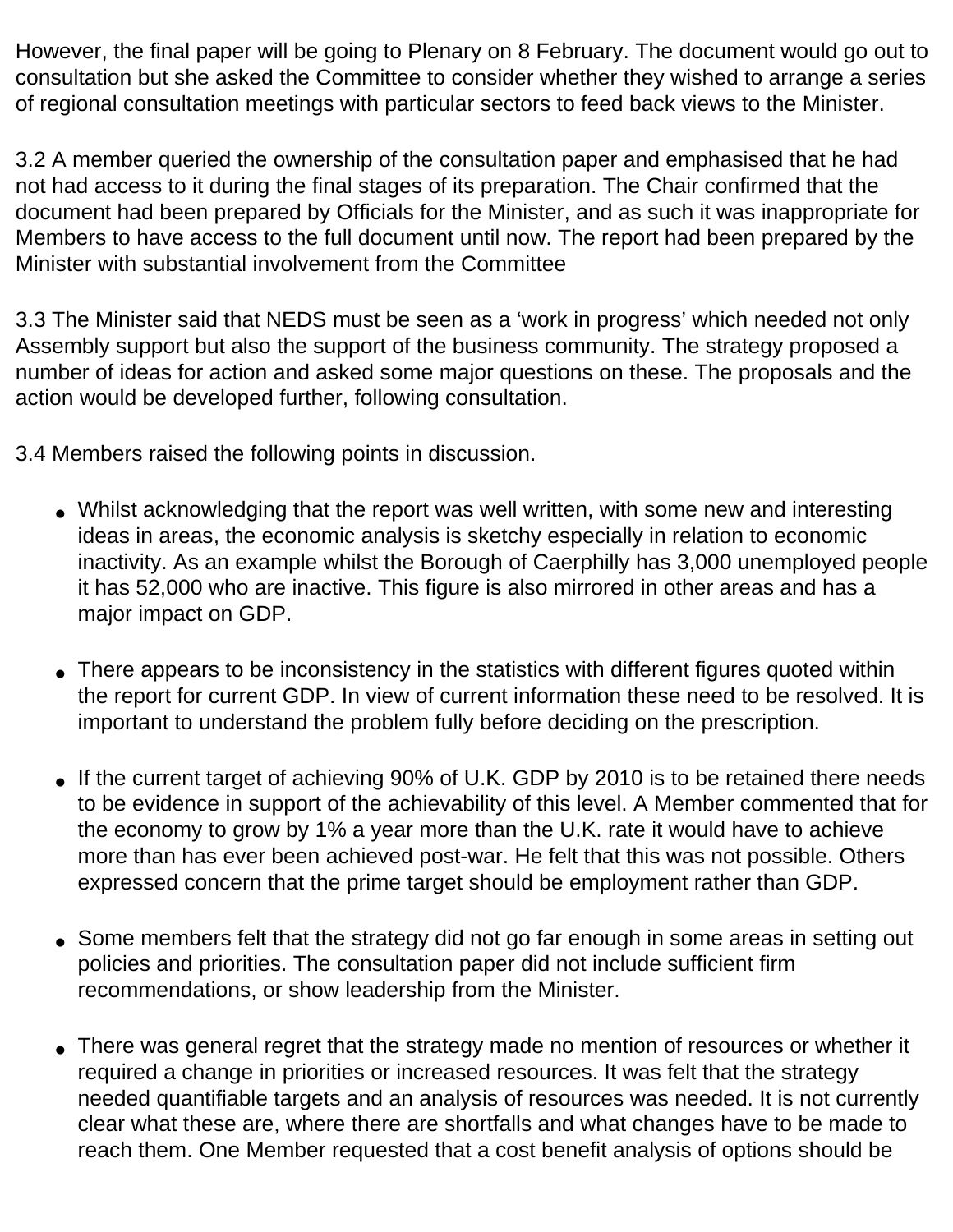included.

- Referring to proposals for sector selectivity, it was necessary to be clear how the Assembly will make this process happen, and what powers it will use and how it can direct activity to support particular sectors.
- Members urged the inclusion of proposals for geographical targeting and monitoring.
- A Member commented that there was not sufficient emphasis on public transport and transport links. It was not possible simply to shift from road to rail. Areas such as North Wales have very little opportunity to move freight to the railways. The current strategy does not consider the costs involved. If transport opportunities cannot be developed, then the strategy may well fail.
- Several Members felt that the document was incomplete. They urged major re-writing and further discussion before going to consultation. It was noted that if necessary the timetable could be reviewed. Members felt that more work now could lead to saving time later in the process. They felt it would be regrettable if the report were to go out to consultation without the full support of the Committee

3.5 The Chair pointed out that the strategy was a framework and intended to be a mapping of the areas of activity needed to regenerate the Welsh economy and to identify the measures which the Assembly and its partners would implement to pursue the proposed objectives. It was important to generate debate for there to be agreement on areas for action. Questions about what is realistic and achievable and what are the right kinds of targets should be a part of this debate. The proposed Economic Policy Board would be able to develop the strategy and implementation plan. She urged that ideas for implementation be requested during the consultation process.

3.6 The Minister agreed that the draft strategy for consultation should be about a broad policy and that detail about implementation and resourcing would be added in later. He said that the purpose of the document was to act as a catalyst for debate. He was happy to sharpen up the existing questions on issues such as whether GDP was a completely appropriate measure of economic success and would seek to take on board the issues raised by the Committee.

3.7 The Minister said that the reason for the timetable is that NEDS needs to feature strongly in the next edition of the Assembly's Strategic Plan and influence the outcome of the next budget round which would begin in a few months. Furthermore, any significant delay in the publication of the final, detailed strategy, with implementation plans and resources clearly set out would mean that the corporate plans of bodies such as the WDA and other partners would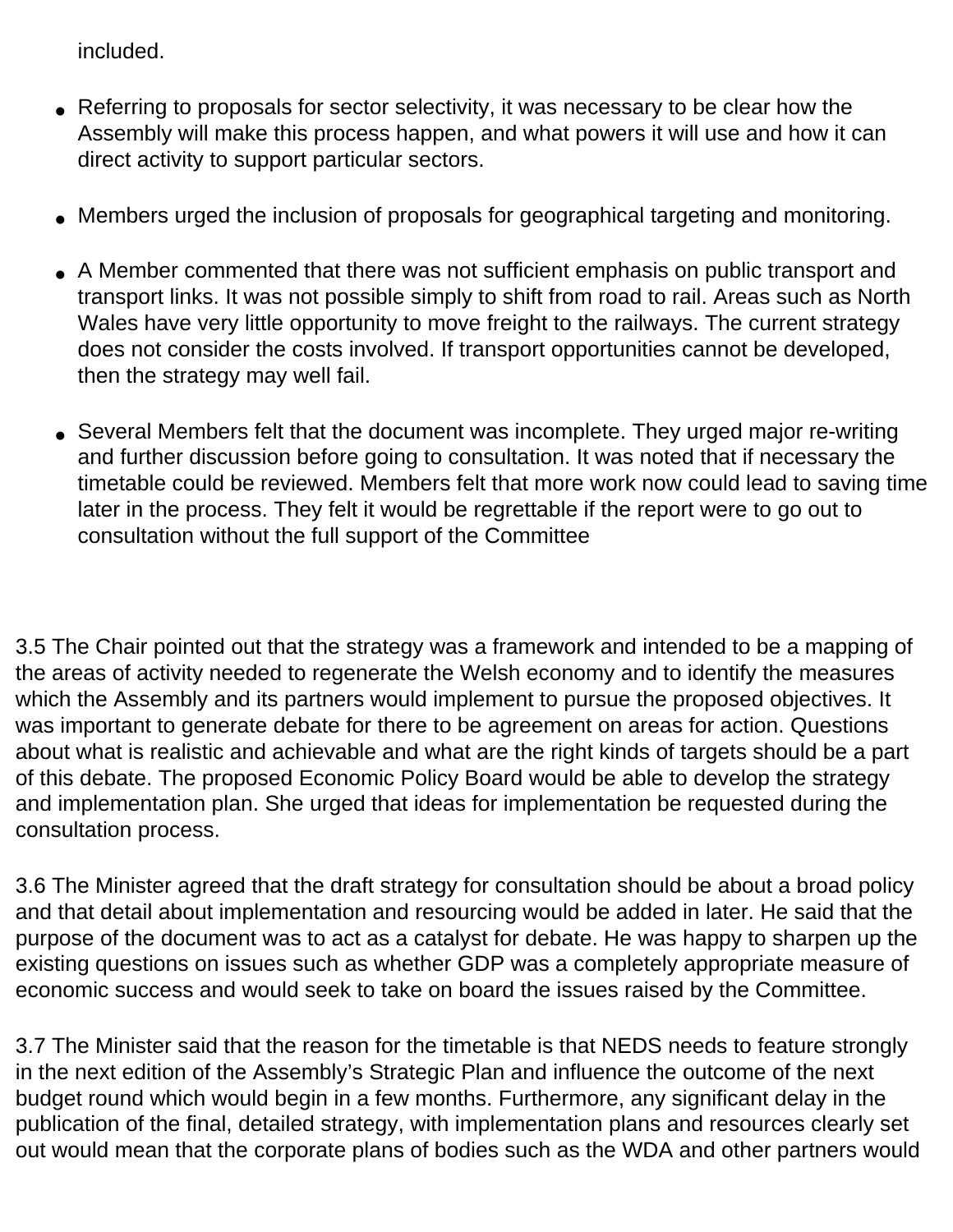not be influenced by it any earlier than 2003.

3.8 Summing up, the Chair reminded the committee that the draft strategy identifies overall objectives, key areas for activity, the potential targets and asks a series of questions. When it comes back to Committee in May there will be an opportunity to firm up on targets, implementation plans and resource implications etc. But at this stage it is very important that the Committee is content with the overall objectives and range of activities and potential targets. She then summarised the major issues that the Committee wanted to see developed before NEDS goes out for consultation and asked the Minister whether it would be feasible to amend the current document taking the following into account:

- The focus on economic inactivity is a major priority and needs more substance.
- A stronger emphasis on transport.
- The need to develop a strategy for Regional Development within Wales, including how our towns and cities could develop.
- Which major programmes are currently underway to meet objectives identified and a question to respondents to identify work in progress.
- More information concerning current resources and any information available concerning cost benefit analysis on current programmes.
- A broader range of targets and questions concerning the appropriateness of GDP and other targets.

3.9 Several members expressed the view that they did not want to see the strategy go out for consultation without substantial changes. They believed that Committee support for NEDS was important. The Chair confirmed that she understood the concerns of the Committee. The Chair asked the Minister to consider the Committee's views and inform her whether it is feasible to make the suggested changes to the strategy. She confirmed that she would inform Members of the proposals within 2 days**.[Action: Economic Development Minister and Chair]**

3.10 Finally, the Chair expressed her, and the Committee's, thanks to Gareth Edwards and his team for the very substantial amount of work that had gone into the preparation of this very substantial analysis.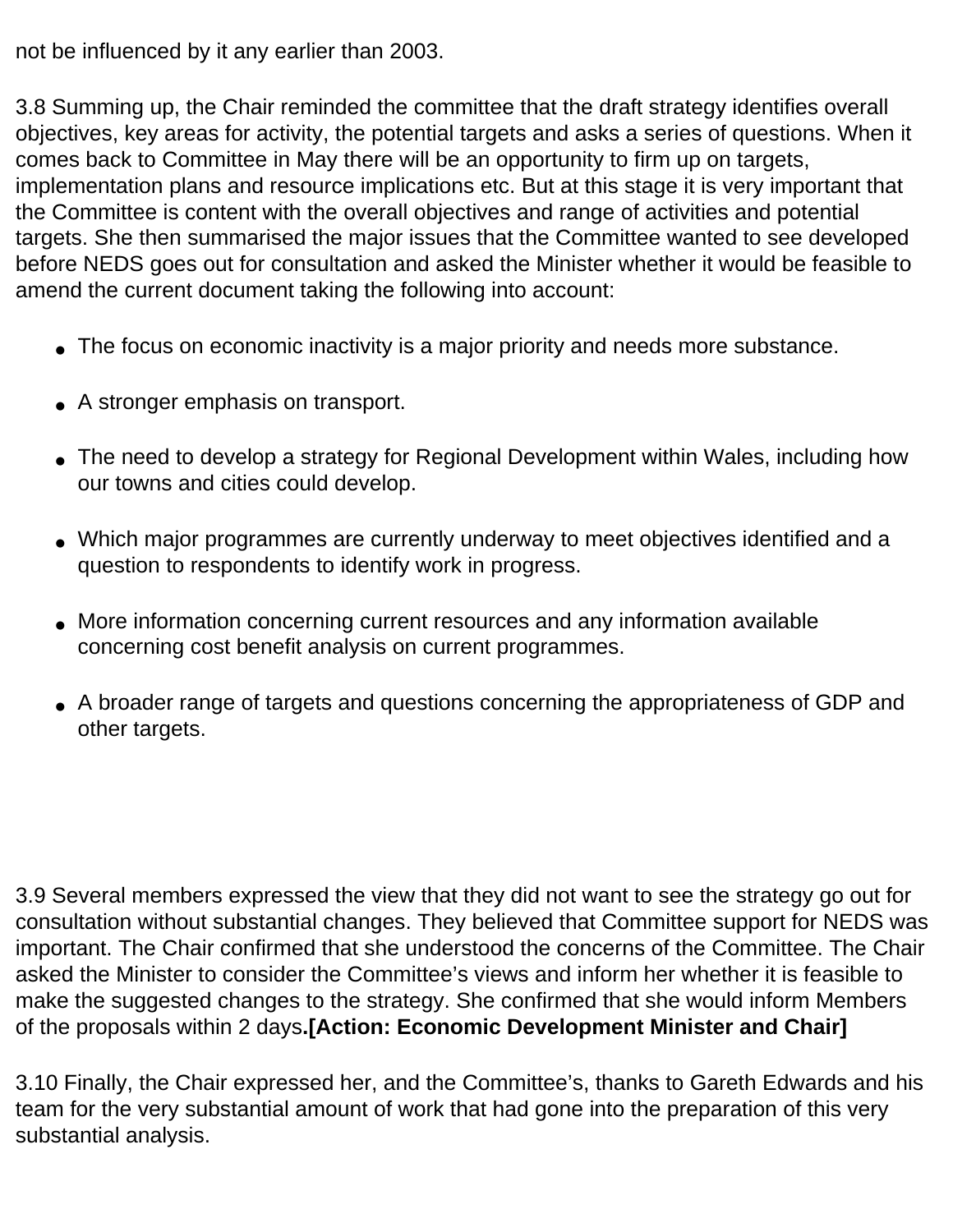#### **Item 4 – Strategic Forward Work Programme.**

4.1 As the previous item over-ran the Chair asked Members to provide comments on this paper to her via e-mail. **[Action: Committee Members]** 

#### **Item 5 – Office of National Statistics**

- 1. The Chair welcomed officials and reminded Members that this item had been delayed previously and it was now important to consider it, particularly as the statistics ONS can provide is critical to NEDS in relation to targets etc.
- 2. In discussion Peter Fullerton responded to members' concerns on a number of points.
- A Member who welcomed the paper stated that better figures are needed for Wales particularly with regard to disaggregation from U.K. figures. He gave as an example the need for figures on housing in rural Wales. The Chair welcomed the progress made in expanding available data and asked about the policy of disaggregation by gender ethnicity and disability. Peter Fullerton confirmed that the Assembly does have a Statistics Plan and that the further development of Housing Statistics could be built into this. All relevant statistics are collected by gender, some by ethnicity and disability. Officials are looking to build on this in the Statistics Plan.
- A Member expressed concern about the new Local Authority Data Unit and asked whether this information would be available to the Assembly. She also asked if this work goes out to tender and whether we are getting the best value for money. Peter Fullerton replied that a Data Unit is being set up, complementary to Statistics Directorate. A key objective for the unit would be to liaise with LAs to make better use of existing sources of data. The unit will be reviewed in a few years time. With regard to going out to tender, normal Assembly procedures apply and a robust case must be made to go to a single organisation, such as the ONS. Most survey work, however, goes out to tender.
- Members highlighted the need for sub-regional data and Karin Phillips confirmed that the enhanced Labour Force Survey would improve the quality and quantity of data that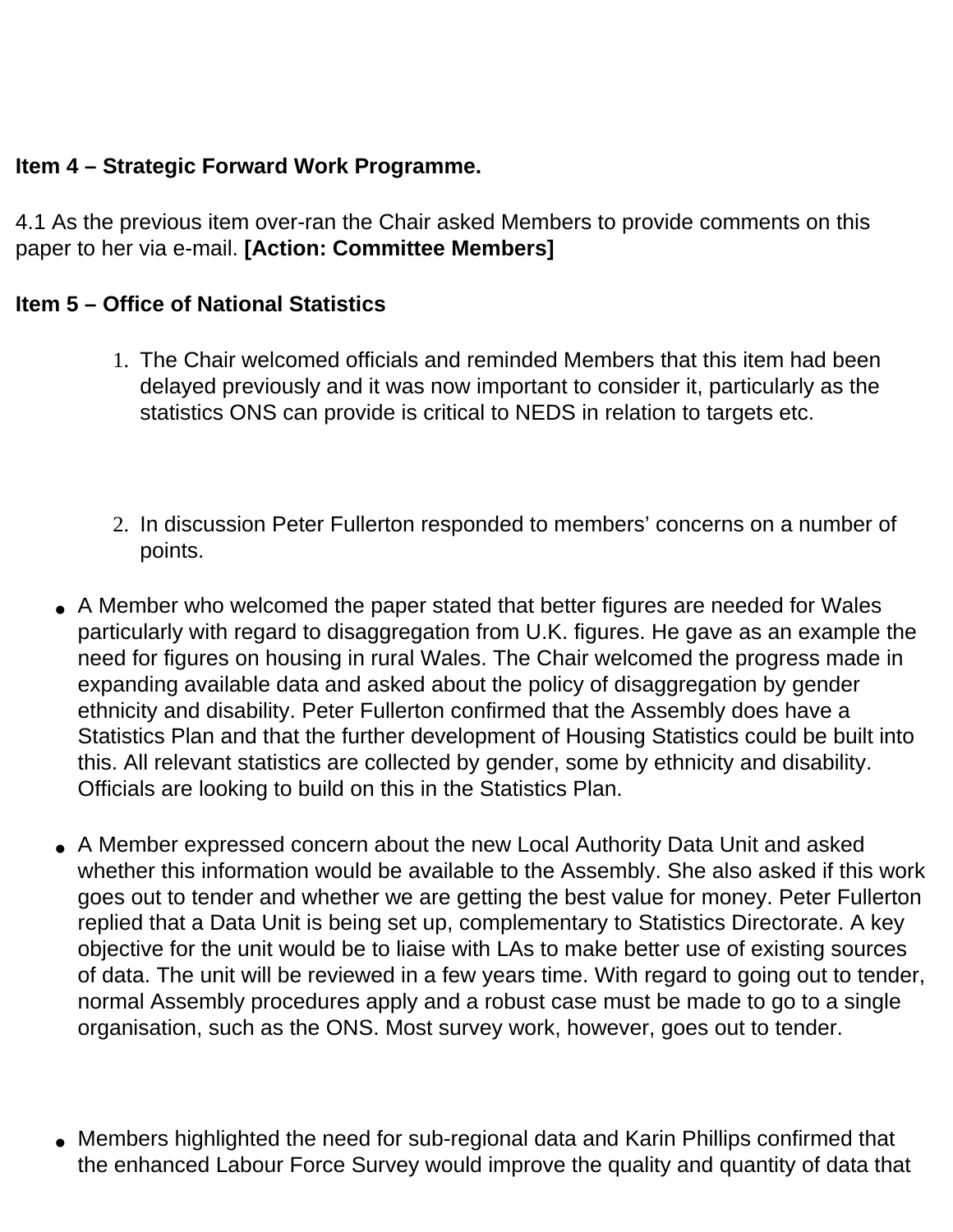is available at Unitary Authority level.

- A Member asked when the Census data would be available. Peter Fullerton confirmed that the first results are not expected before the Autumn of 2002. Members also referred to the Sample Census of 1966 and asked, given how quickly things now change, whether it would not be valuable to consider an interim 5-year Census. Peter Fullerton confirmed that others had raised this issue but it is not currently UK Government Policy.
- A Member requested that the ward-level deprivation project be regularly updated.
	- 2. In conclusion the chair thanked the officials and stressed the importance of this work to the Committee, particularly in order to set achievable economic targets and monitor progress towards them. She requested periodic updates.

## **Item 6: Structural Funds Reporting**

## **Item 7: Objective 1 Progress Report**

7.1 These 2 items were taken together.

7.2 The ED Minister briefly introduced Paper 5 referring to the dual accountabilities within the system to both WEFO and the Monitoring Committee. Christine Chapman as Chair of the Objective 1 Programme Monitoring Committee said she very much welcomed Paper 5 which addressed the question of roles and responsibilities and said she would like to take the paper to the PMC to get their reaction to it. She spoke about progress in the way that the PMC was developing and their desire not to lose the existing momentum. She spoke of the Task and Finish Group report which had been unanimously accepted. The PMC had now established an implementation sub-group to work with WEFO to take forward the proposals. This had met twice and was developing a programme for action including looking at the future development of the PMC. They were also setting up a policy group and were currently seeking nominees with the expertise that it required.

7.3 A number of points were made in the discussion:

 $\circ$  It was important that the public was aware that WEFO was responsible for the administration of the Structural Funds programmes and that the Monitoring Committee did not make decisions on individual applications. Similarly, if the Task and Finish Group had appeared to suggest that the 'strategic partnerships' decided whether individual projects should be supported, that needed correction. This was still the responsibility of WEFO.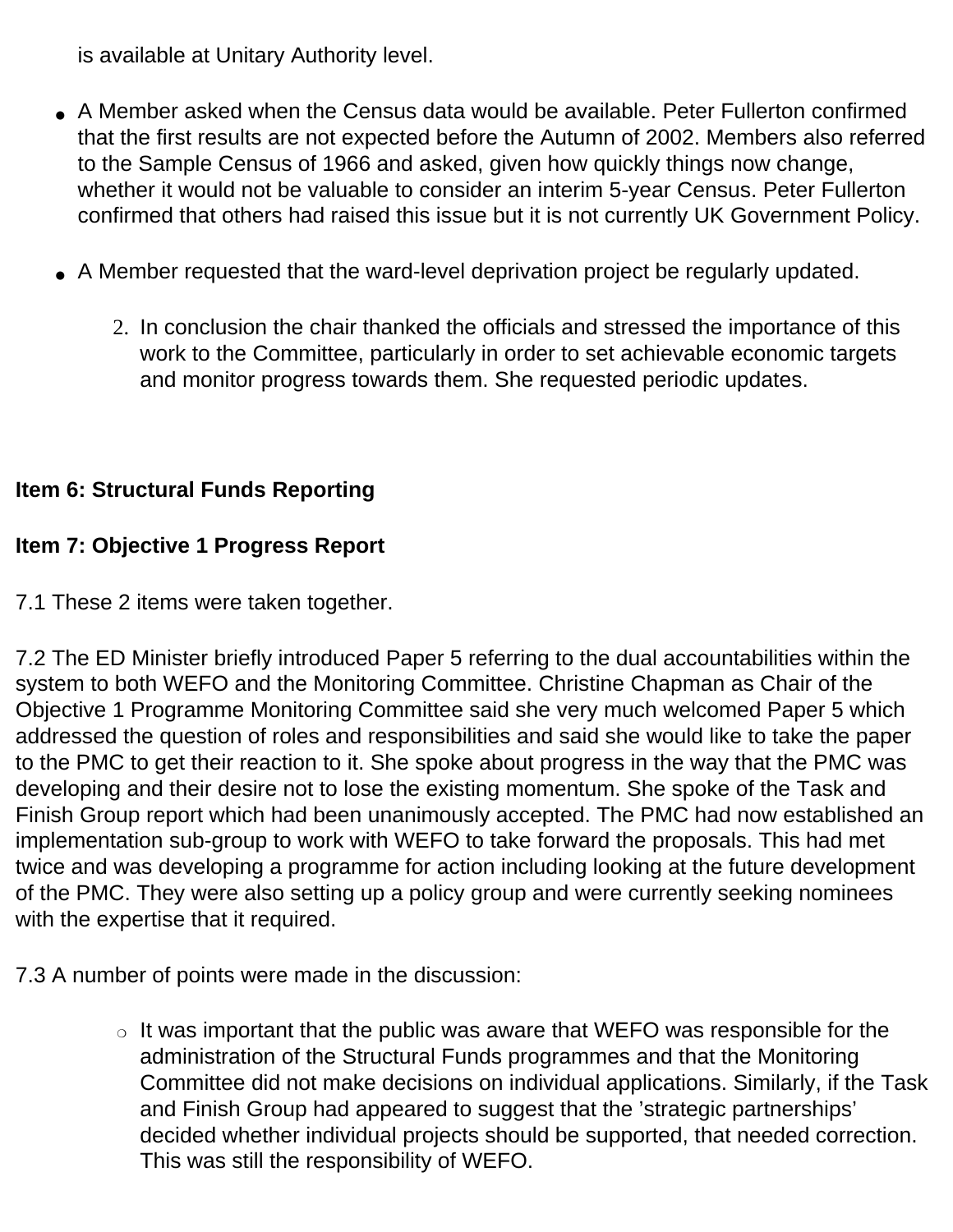- ❍ Phil Williams pointed out that a number of measures within the programme were oversubscribed and sometimes it was possible to 'adjust' a project in order for it to fall under another scheme within the programme where resources were available. It seemed likely that there would soon be a need to write to the EC about transferring money between the elements of the programme.
- $\circ$  Paragraph 9 of Paper 5 said that it would not be appropriate for the EDC to express views in support of, or against, projects submitted for support. This was an important point arising from the formal responsibilities of WEFO and the PMC. However, this did not prevent individual AMs from expressing support for a project, in their capacities as constituency Members, nor did it prevent the Committee having views on the economy as a whole.
- ❍ Concern was expressed about projects which had been considered in the local plan priorities and for which the promoters were still awaiting a decision. It was suggested that these projects were probably put forward by 'partnerships' scheme and it might be that the appropriate partnership could provide information. Nonetheless, it was acknowledged that these delays were unsatisfactory.
- ❍ There were differences in the methods of 'scoring' assessing projects for support under ESF and ERDF. For ESF there was a numerical system whereas for ERDF, the scoring was more qualitative in nature. John Clarke said he would look into whether this caused delays. [**Action: John Clarke**]
- ❍ In response to a question about the 'Leadership gap' and the 'Policy and Strategy Vacuum' referred to in the report of the Task and Finish Group, The Minister said that since then there had been a significant change in the structures through which Objective 1 operated.
- ❍ A member asked why an earlier draft of the Objective 2 programme had included both Llanrumney and Ringland as eligible communities while the later one had excluded them. The latter had also dropped the description of them as the "most deprived in Wales". The ED Minister promised a written response. [**Action: ED Minister**]
- 4. Members commented on the lack of information available for the public on progress with Objective 1 and asked whether they might see the briefing notes that were prepared after each PMC meeting. The ED Minister said these were on the website and the public should be encouraged to visit it. The address was www. wefo.wales.gov.uk. It was suggested the Clerk might check what was available on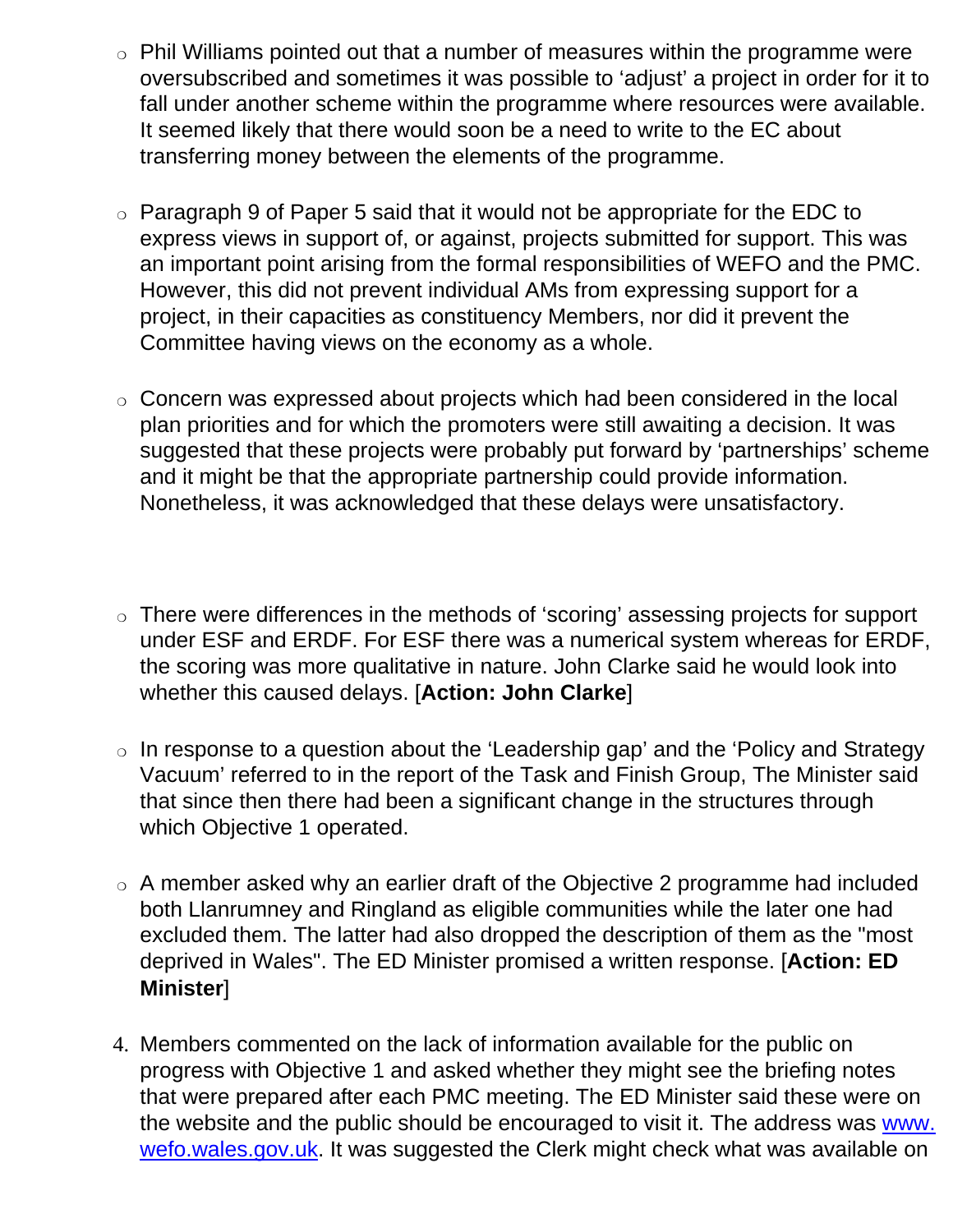the website after each PMC meeting and forward this to members. [**Action: Clerk**]

7.5 In response to a question about the appeals procedures on present bids, the ED Minister agreed to provide a note. [**Action: ED Minister**]

- 5. It was agreed:
- $\circ$  The Committee broadly endorsed the proposals in the paper regarding the relationship with the PMC. These would be taken forward after the PMC had discussed the paper. The question of periodic meetings between EDC members and representatives of the PMCs should be considered after the initial meeting, which had previously been cancelled, was held.
- ❍ that Christine Chapman would consider at her PMC the question of PMC papers being available to EDC members at the same time as they were to the PMC; [**Action: Christine Chapman]**
- ❍ EDC would receive in future monitoring reports, after each PMC:
- $\circ$  a list of projects approved, in the same format as that attached to Paper 6, with the addition of the source of match funding for each;
- $\circ$  a report giving an analysis of numbers of projects, total commitments and expenditure incurred compared with the original profile.
- ❍ a 'broad' report from the Chair of the PMC. [**Action: ED Minister / Christine Chapman**]

It was noted that Huw Rawlings was moving to another division. The Committee thanked him for his work and contribution to the Structural Funds process.

#### **Item 8: EQUAL Community Initiative Programme**

8.1 Damien O'Brien introduced the paper which he said was a first draft of the Programme. He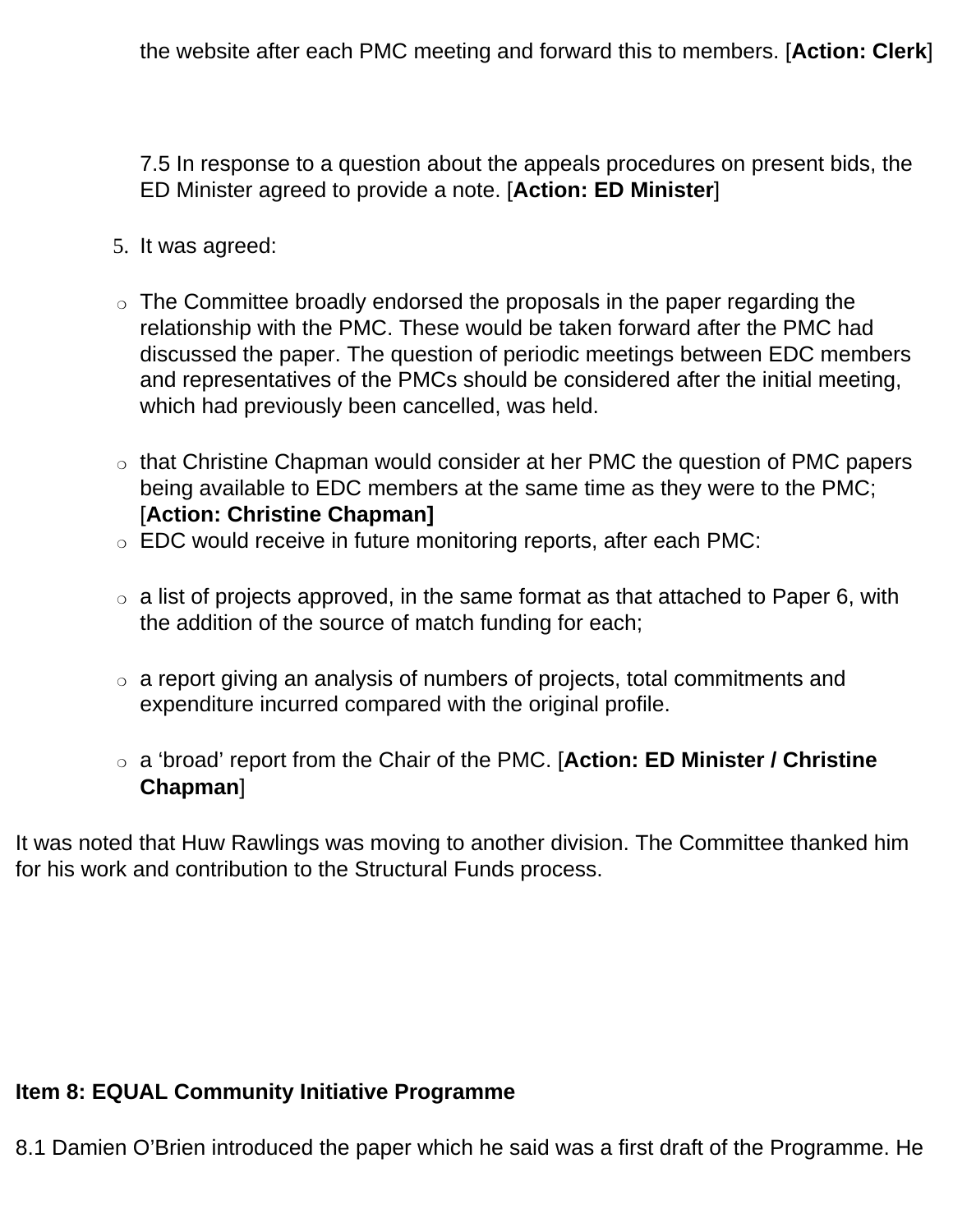explained that EQUAL differs from other EU programmes in that it is about finding common solutions to inequality. The emphasis is on trialing and testing new ways of doing things, transnationally and learning useful lessons.

- 2. In discussion the following points were raised.
- There is provision within EQUAL to support Asylum seekers in the transition to refugees, the budget for this is held at a U.K. level but Damien O'Brien assured the Committee that there would be scope for activity in Wales in this respect.
- A member raised issues concerning the waste of human resources due to occupational health problems (such as nurses), and the fact that in Cardiff 95% of the Somali population had been unemployed for more than 6 months. In raising these issues the Member questioned whether Officials were able to seek out projects as well as respond to requests.
- It was confirmed that the programme could be used for 13 year olds and up, allowing issues of segregation to be tackled at an early stage.

8.3 The Chair commented that whilst it was a very exciting project she found the document difficult to read and confusing, especially regarding the nature of development partnerships. It appears to be a U.K. document that has been adapted and strongly urged that a programme should be developed for Wales and then made to it within the U.K. format. She was disappointed that there was no mention of mainstreaming of equality and getting equality measures into policy making. There was also no mention of women or black or Asian people in decision making or of gender segregation.

8.4 Howard John commented that he was very optimistic about the project as it was the only 'pot of money' where you can explore issues and have failures. He said that this differs from previous programmes in that others have been about the individual and most barriers tend to be social. He felt that EQUAL was designed to address this. He hoped it would begin to address key strategic issues when developing equality within economic policy.

8.5 Ruth Marks also spoke in support of the programme. She felt that EQUAL complements existing policy areas and will assist with mainstreaming and sustainable development agendas. It will help with 3 key objectives

- It allows organisations to try out new and innovative ideas and approaches. e.g. in relation to child and other dependant care.
- It allows the sharing of best practice with partners across Wales and Europe.